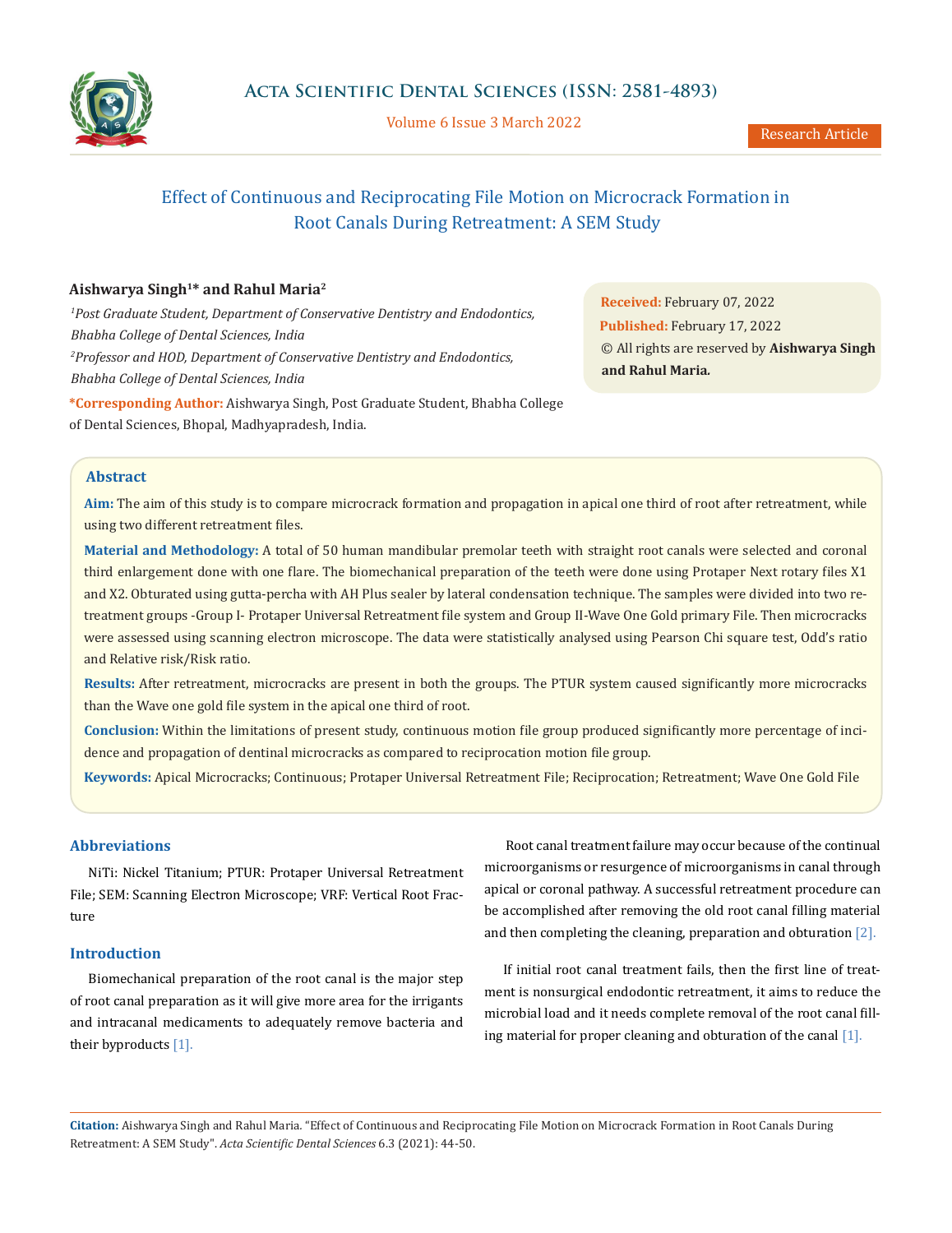For removing filling material from root canal system different methods are given like by using hand files, solvent, heat ultrasonic instruments, NiTi rotary instruments [1].

Now-a-days, the NiTi rotary files are in demand due to the superior properties than other stainless steel files. Hence, NiTi rotary files are extensively used in retreatment procedures and biomechanical preparation [2].

During retreatment procedures, the apical third has more amount of residual filling materials due to the more anatomic variations, hence, more stresses are faced during cleaning of the canal. So, more time is required which increases the probability of microcrack [1].

Nevertheless, factors other than the endodontic files in retreatment; force of instrumentation and obturation, high concentration of sodium hypochlorite, post preparation, tooth anatomy, etc. are also considered as the factors for the dentinal defects (microcracks) formation [3,4].

For better removal of root canal filling material after retreatment instruments, more instrumentation with increasing instrument sizes used, which further increases the probability of microcrack formation [1].

Hence, the motive of this study is to evaluate the microcrack formation in apical third of root after retreatment.

#### **Materials and Methods**

50 Freshly extracted permanent mandibular premolar extracted for orthodontic reason, and having straight root and single canal confirmed by radiograph were collected for the study. The institutional ethical committee approved the study. The teeth were stored in 1% sodium hypochlorite to eliminate organic debris. They were then removed, washed under tap water and stored in 10% Formalin solution for the disinfection of the teeth, till they were used for the purpose of the study.

Coronal access cavities were prepared with BR 41 round bur and canals were located with the help of a DG 16 probe. The patency was determined by 10 size and15 size K-file placing into the canal until it was visible at the apical foramen. Whenever there is resistance with 10 size K file, Proglider were used. The working length was established with cusp tip as reference point to 0.5 mm short of anatomic apex. The coronal enlargement was done by one flare rotary file. Then the canals were instrumented with Protaper Next files coated with Glyde chelating paste size X1, X2. After the use of every file, 5.25% sodium hypochlorite is used for irrigation. 5.25% sodium hypochlorite and saline was used after complete preparation of the root canals. As a final irrigant, citric acid 40% was used.

Drying of each canal was obtained with paper points and endo aspirator. The gutta-percha cones were inserted into canals and verification of working length as well as fit at the apical third was done after the radiographic confirmation. Obturation was done using master gutta-percha cone with AH Plus sealer mixed according to the manufacturer's instruction by lateral condensation technique. Hand spreader and accessory cones were also used.

 The gutta-percha was sheared off from the pulp chamber with a heated plugger at the level of canal orifice. The access cavity sealing were done with cotton pellet and temporary filling material (Cavit Espe Dental, Medizin, Germany).

The quality and apical extent of the root canal filling were assessed with radiograph and stored at 37ºC in 100% relative humidity for 2 weeks to allow complete setting of the sealer.

# **Retreatment**

The teeth were randomly assigned to 2 groups of 25 specimens each, and the canals were retreated with one of the following methods:

# **Group I-Protaper universal retreatment file (Dentsply Maillefer)**

Protaper universal retreatment instruments were used to remove root filling by using D1, D2, D3 retreatment instruments. Protaper Universal retreatment file instruments were used in a brushing movements against the walls of the canal in a crown -down manner in cervical third by D1 (500rpm and 2-3N/cm), in middle third by D2 (400rpm and 2-3 N/cm) and in apical third by D3 (400rpm and 1.5-2 N/cm) until reaching the working length as recommended by the manufacturer for removing sealer and guttapercha.

# **Group II- Wave one gold file (Dentsply Maillefer)**

A primary reciprocating Waveone Gold primary file having a size 25 and a taper of 0.07 was used in a reciprocating mode ac-

**Citation:** Aishwarya Singh and Rahul Maria*.* "Effect of Continuous and Reciprocating File Motion on Microcrack Formation in Root Canals During Retreatment: A SEM Study". *Acta Scientific Dental Sciences* 6.3 (2021): 44-50.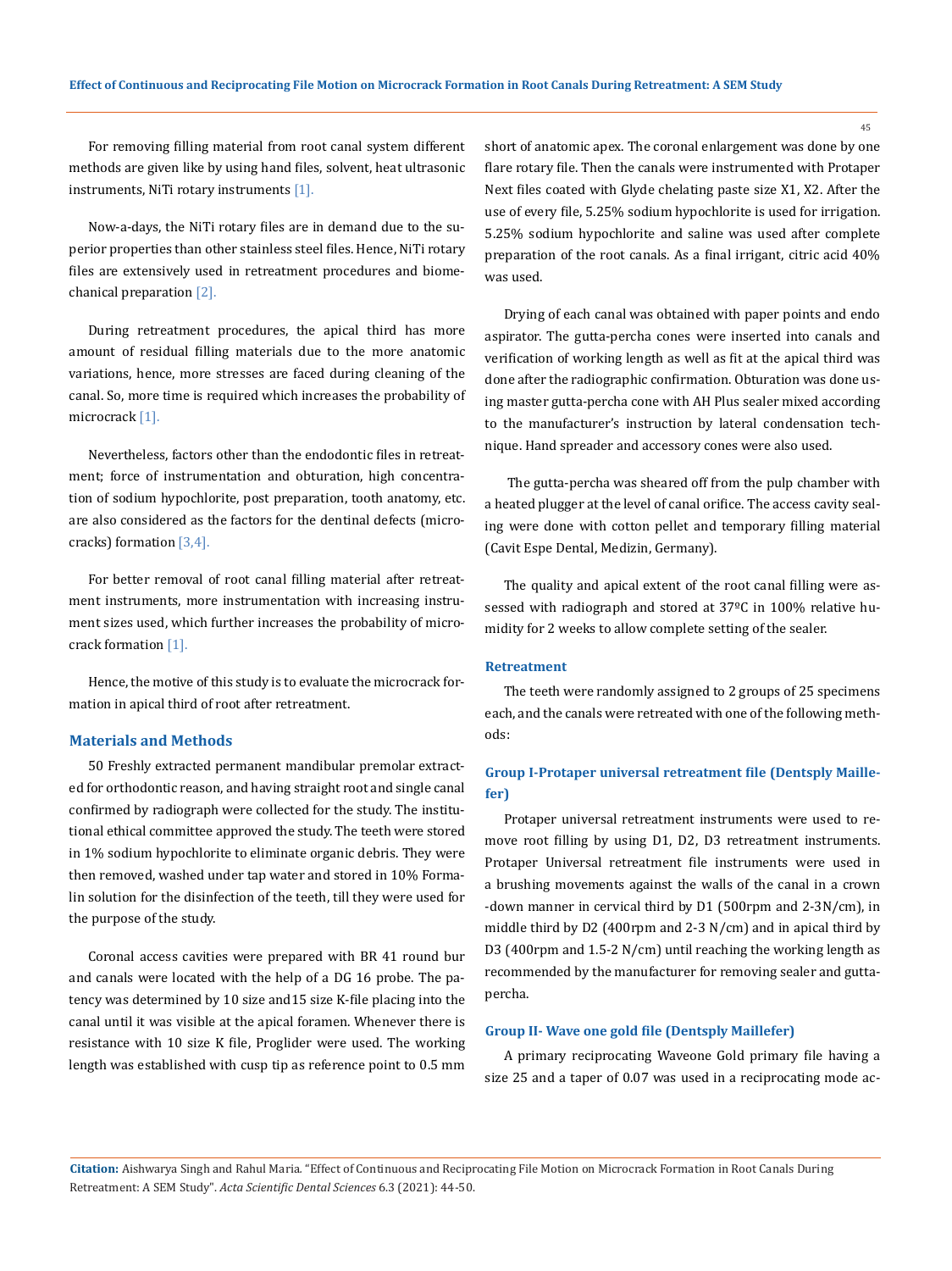cording to manufacturer's instructions with controlled speed and torque with slow in-and-out pecking motion by an extended about 3mm each time by the application of minimum apical pressure and brushing movements against canal walls. The cleaning of the flutes of the instruments were done after every pecks.

When the instrument did not carry any filling material after insertion and removal, considered as complete removal of the material. After the retreatment procedure, radiograph has taken for all roots for the verification of the removal of filling material by different removal techniques. Irrigation of root canals were done in between instrument changes using 5 ml of 5.25% NaOCl and smear layer will be removed by citric acid 40% and final irrigation with saline.

#### **Tooth sectioning and microscopic examination**

At the end, all the canals were washed and dried with absorbent paper points (Dentsply Maillefer). All the samples were sectioned at perpendicular to the long axis at 3mm from the apex using a disc under water cooling. Two horizontal grooves were made on the buccolingual surfaces of each tooth and sectioned with chisel. 2.0% glutaraldehyde aqueous solution was used to store specimens until the scanning by SEM. All the sections were then viewed under scanning electron microscope for the presence of microcracks and images were recorded.

### **Statistical analysis**

The statistical analysis was done using statistical package of social sciences (SPSS) software, v.22, the comparison of microcracks incidence between groups was calculated by using Pearson Chisquare test. The difference will be considered as significant, when the P value is below 0.05. The Odd's ratio and the Relative risk of the microcracks occurrence was calculated using the crosstabs function.

# **Result**

The frequency (count) of microcracks among the samples in group I in which Protaper Universal retreatment file was used was found to be 68% (17), and microcracks were found to be absent in 32% (8). The frequency (count) of microcracks among the samples in group II in which Wave One Gold file was used was found to be 36% (9), and microcracks were found to be absent in 64% (16). The data was outlined in table 1 to 3 and graph 1 to 4 and figure 1 and 2.

| Group                                        |    | <b>Microcrack</b>                |    |            | 46<br><b>Total</b> |
|----------------------------------------------|----|----------------------------------|----|------------|--------------------|
|                                              |    | <b>Present Percentage Absent</b> |    | Percentage |                    |
| Protaper<br>Universal<br>retreatment<br>file | 17 | 68%                              | 8  | 32%        | 25                 |
| Wave One<br>Gold file                        | q  | 36%                              | 16 | 64%        | 25                 |

**Table 1:** Comparison of Count and Percentage of microcracks in apical one third of root after retreatment in group I (Protaper Universal Retreatment File) and group II (Wave One Gold File).

| <b>Risk Estimate</b>                                                                  |              |        |              |  |  |  |  |
|---------------------------------------------------------------------------------------|--------------|--------|--------------|--|--|--|--|
|                                                                                       |              | 95% CI |              |  |  |  |  |
|                                                                                       | <b>Value</b> | Lower  | <b>Upper</b> |  |  |  |  |
| Odds Ratio for Group (Protaper<br>Universal retreatment file / Wave<br>One Gold file) | 3.778        | 1.170  | 12.194       |  |  |  |  |
| <b>Relative Risk of Microcrack</b>                                                    | 1.889        | 1.049  | 3.400        |  |  |  |  |

**Table 2:** Relative risk of microcrack formation using Protaper Universal retreatment file and Wave One Gold file after retreatment in the apical one third of root.

|                 | Group                                                   |                                     |                                              |          |  |
|-----------------|---------------------------------------------------------|-------------------------------------|----------------------------------------------|----------|--|
| Micro-<br>crack | <b>Protaper</b><br><b>Universal</b><br>retreatment file | <b>Wave One</b><br><b>Gold file</b> | <b>Chi-Square</b><br><b>Value</b><br>$[X^2]$ | P Value  |  |
| Present         | 17 (68%)                                                | 9(36%)                              | 5.128                                        | $0.024*$ |  |
| Absent          | 8 (32%)                                                 | 16 (64%)                            |                                              |          |  |

**Table 3:** Incidence and comparison of Microcracks using both methods in apical one third of root after retreatment in group I (Protaper Universal Retreatment File) and group II (Wave One Gold File).

# **Discussion**

Despite having high degree of success rate, sometimes root canal therapy may not lead to desire response and failure may occur. Reoccurrence of disease occurs because of continual bacteria in the canal which may be due to missed canal, improper cleaning, inappropriate filling or leakage  $[6]$ . When root canal therapy fails then, the treatment options are conventional retreatment or peri-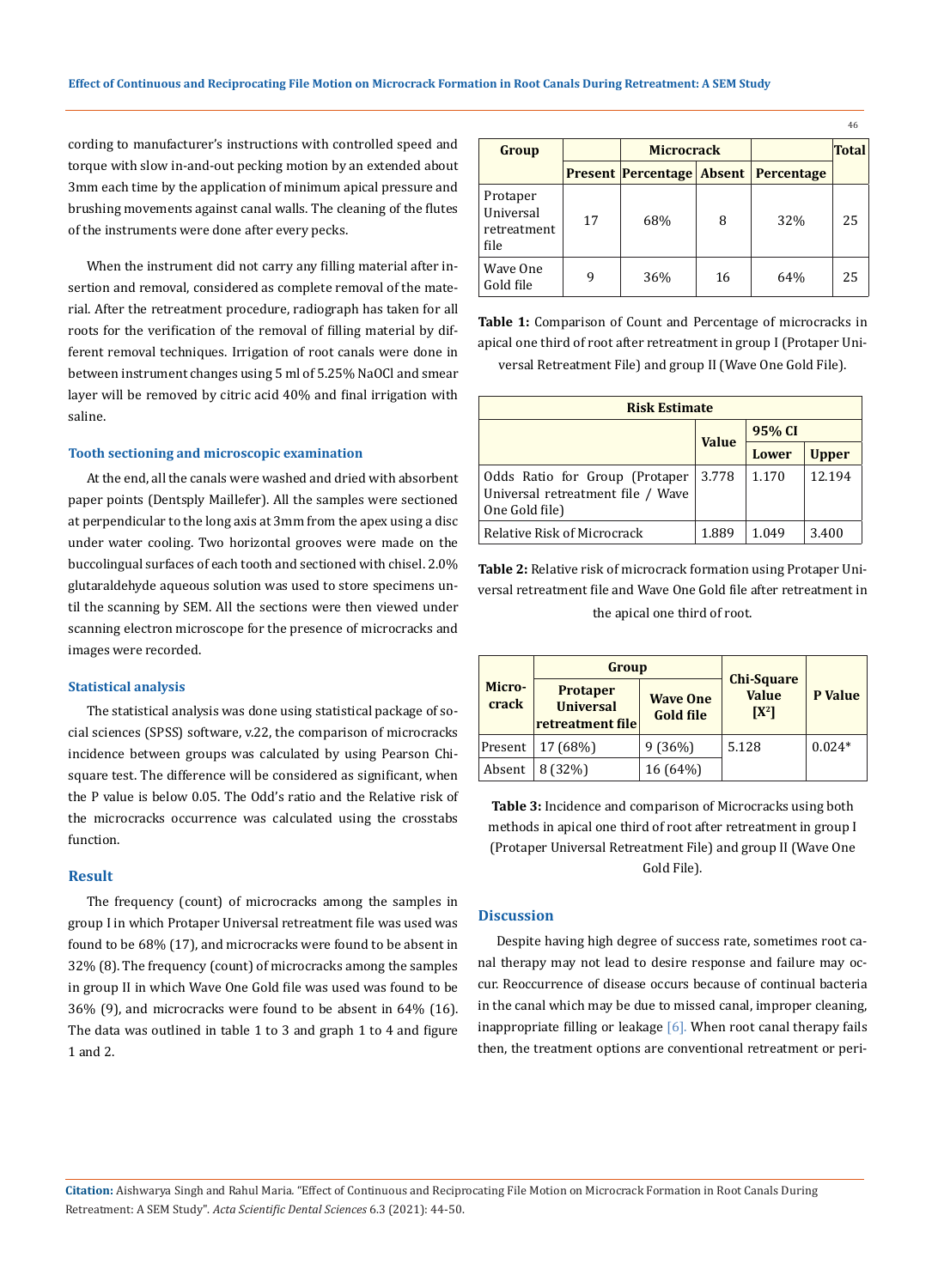

**Graph 1:** Pie chart showing the percentage of microcracks in the apical one third of root after retreatment in group I (Protaper Universal Retreatment File) and group II (Wave One Gold File).



**Graph 2:** Bar chart showing the comparison of incidence of microcracks in apical one third of root after retreatment in group I (Protaper Universal Retreatment File) and group II (Wave One Gold File).



**Graph 3:** Pie chart showing the percentage of microcracks in the in apical one third of root after retreatment in group I (Protaper Universal Retreatment File).



**Graph 4:** Pie chart showing the percentage of microcracks in the apical one third of root after retreatment in group II (Wave One Gold File).



**Figure 1:** SEM image demonstrating no microcracks formation after retreatment.



**Figure 2:** SEM image demostrating microcrack formation after retreatment.

radicular surgery. Diagnosis of unsuccessful endodontic treatment is done by clinical signs and symptoms and radiographic findings of tooth [5]. Properly and without damaging the remaining tooth

**Citation:** Aishwarya Singh and Rahul Maria*.* "Effect of Continuous and Reciprocating File Motion on Microcrack Formation in Root Canals During Retreatment: A SEM Study". *Acta Scientific Dental Sciences* 6.3 (2021): 44-50.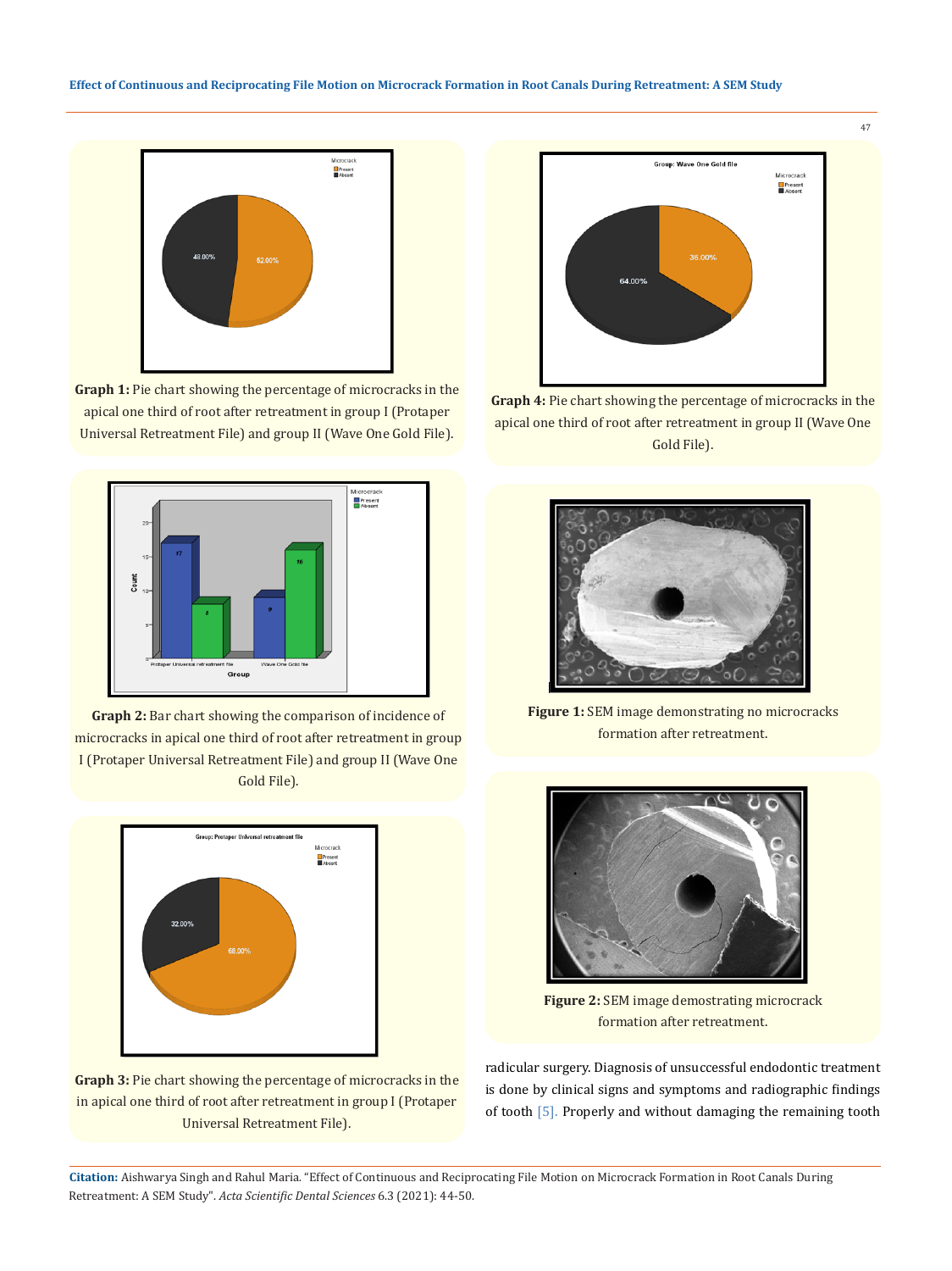structure, the filling material should be removed from canal for nonsurgical retreatment [6].

Generally, hand endodontic files made up of stainless steel were used for root canal treatment. Recently, new designs and methods of root canal treatment have emerged as there is development in the NiTi rotary instruments. Retreatment systems have several advantages, including reduced working time and self-centering ability. But the major drawback associated with rotary nickel instrumentation is the incidence of dentinal defects which further leads to vertical root fracture (VRF). Another problem with nickel titanium instrument is instrument separation. Cyclic fatigue and torsional fatigue are the main causative factors for instrument separation. Dentinal defects like microcracks may be formed due to the stress concentration that arise with the contact of dentin and endodontic instruments. These microcracks are most likely to develop into vertical root fracture (VRF), by the repeated tension through occlusal forces. Studies shows that VRF's are possibly developed from the minute dentinal defects instead of the forces while preparing and obturating the canal [7].

In our study, fifty mandibular premolars were used; the teeth were divided in two groups: In group I - Retreatment was done by using Protaper Universal Retreatment Files and in group II - Retreatment was done by using Wave One Gold Files.

Microcracks were evaluated after using above rotary retreatment files. Microcracks are evaluated by different methods. The studies done by Liu., *et al*. in year 2013; Yoldas., *et al.* in year 2012; Barreto., *et al.* in year 2012; Bier., *et al*. in year 2009; used digital cameras of magnification of 10,12,20,40 for viewing the microcrack. Though, introduction of scanning electron microscope (SEM) has proved to be beneficial method, as instrumentation and instrumentation techniques can be compared by estimating the potential of endodontic procedures to remove the bacteria and debris from canals. High resolution images can be obtained through SEM which can be used to check the effect of preparation on dentin, cleaning capability of different instruments and emergence of dentinal defects in endodontic treatment. Hence, the microcracks were evaluated using scanning electron microscope in our study [8].

 All the samples were sectioned at 3mm from the apex perpendicular to the long axis of the tooth using a disc under water cooling. All the sections were scanned under scanning electron microscope and the images were recorded. The scanned images were evaluated for dentinal defects as given by Shemesh., *et al.* (2009).

A root without any craze lines or microcracks at external surface of root or the internal root canal wall is given as "No defect – Absent".

A root dentin having all other lines like microcracks, fractures, a partial crack or craze lines is given as "Defects – Present" [8].

In our study, in group I – when Protaper Universal retreatment files were used for retreatment the results found to have cracks in 68% samples used, which is shown in graph 3.

The results obtained in our study is comparable with the study done by Topcuoglu H. in 2014, in his study Protaper universal retreatment files were compared to other retreatment rotary files, he concluded that the protaper universal retreatment files caused more crack initiation and propagation after retreatment in apical dentin [1].

 Our results are also in accordance with the study done by Taha Ozyurek in 2017, when he used Protaper Universal Retreatment File for retreatment incidence of apical crack formation and propagation during retreatment causes more crack formation when compared with other nickel-titanium instruments he used in his study [3], by Jain A., *et al* in 2019 [9,10].

A significant difference was found in between group II and group I. The chisquare value was found to be 5.128 with p value of 0.024 which is shown in table 3.

The relative risk of the microcracks was found to be 1.889, which states that the microcracks were more likely occur using Protaper universal retreatment file, than Wave One Gold file. The Odd's ratio was found to be 3.778, which states that the removal of root canal filling material by Protaper universal retreatment file is 3.778 times more prone for occurrence of microcracks in the apical third of the root, when compared to the Wave One Gold File (Table 2).

The results obtained in our study shows significant difference between group II- wave one gold files and group I- Protaper universal retreatment files.

As both the NiTi retreatment files works with two different types of movements- continuous rotating full sequence and reciprocating, hence there was difference in results obtained between both the groups. No previous studies till date have evaluated the formation of cracks when wave one gold file is used in retreatment.

**Citation:** Aishwarya Singh and Rahul Maria*.* "Effect of Continuous and Reciprocating File Motion on Microcrack Formation in Root Canals During Retreatment: A SEM Study". *Acta Scientific Dental Sciences* 6.3 (2021): 44-50.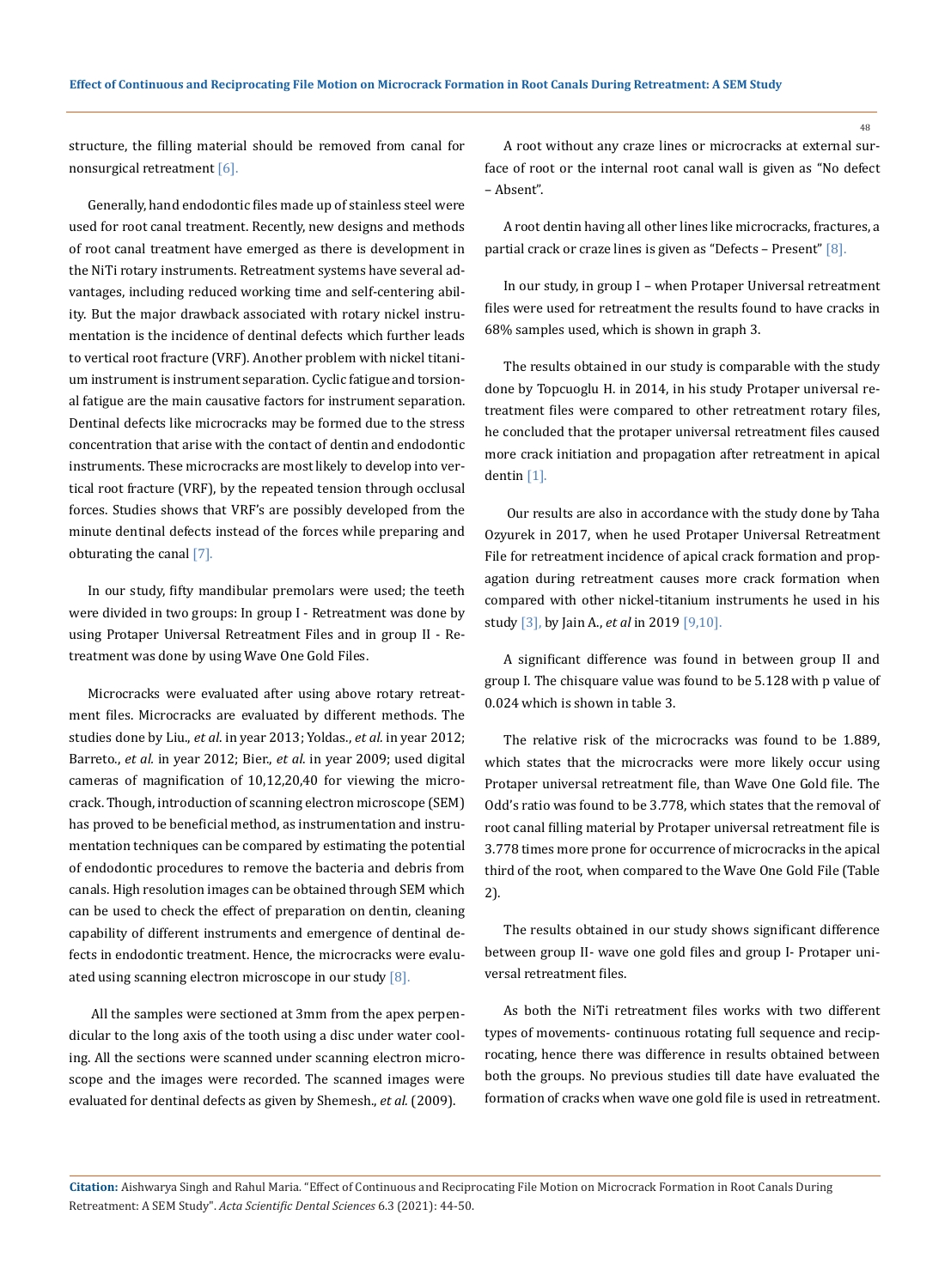In our study, the results in the group II were significant from group I. The reasons could be as, Wave One Gold file works on reciprocation movement. It reduces the stresses by counter clockwise (Cutting action) and clockwise (release of instrument) movements on instrument. Reciprocating movement asserts to imitate manual movement and lowers the numerous risks related with continuous rotating file systems [11].

They are designed with reverse cutting helix, engage and cut dentin in a 150 degree counter-clockwise (CCW) direction, and when it has a chance to taper lock before that it disengages 30 degree in a clockwise (CW) direction [11].

It produces less tension on the walls due to the flexibility which is attained by the design and heat treatment of NiTi alloys and have parallelogram cross section having two 85 degree cutting edges and alternating with off-centered cross section having one cutting edge which contacts the canal wall  $[11]$ .

A more conservative shaped canal with maximum preservation of tooth structure as it has variable and reducing tapers (D1 - 7%, D8 - 6%, D16 - 3%) with active cutting length of 16mm. The reduction in mass of the centre of the tip and improved penetration into the canal is obtained due to the ogival, roundly tapered and semiactive tip  $[11]$ .

According to meta-analysis reciprocating instruments have proved to possess comparable efficiency to standard rotary files during endodontic retreatment. It generates fewer cracks than conventional multiple file rotary systems with pure rotational movement, this is in accordance with our study results [12].

Hence, our study group II is significantly different from group I. In group I when Protaper universal retreatment files were used for retreatment they work on rotation motion which causes torsion and flexion, which leads to stresses on instruments. It is used for removing root filling materials and comprises of 3 different instruments with different tapers and tip diameters to remove the filling material. It has a convex cross section design [13].

When the instruments with the same taper and cross-section were compared, PTUR files produced the maximum number of microcracks. This significant increase in microcracks formation is attributed by force of continuous rotation as well as constant torque created by NiTi rotary files.

On the contrary, Berutti., *et al*. in 2012 concluded that there is stress release associated with the reciprocating motion of Wave one gold before progression into the canal. Moreover, the time required with waveone gold is less than the protaper rotary files. This might also be responsible for greater number of microcracks [14].

With more complex apical anatomy, there is a higher compaction and penetration of obturating materials which could be another reason leading to stresses. In addition, Varied tip sizes and tapers among the instruments used in initial stage preparation and canal retreatment instruments further explains stress formation [12]. Hence, the files have to exert more pressure and get stressed to remove the gutta percha from the apical area. Another factor in the present study that contributes to dentinal micracks formation beside different types of systems used, are operator skill, storage conditions and absence of periodontal cushioning effect in prepared samples [13].

# **Conclusion**

Within the limitations this invitro study concludes,

- 1. Result showed significant statistical difference among the groups of retreatment file systems(Protaper Universal Retreatment File system and Wave One Gold file system).
- 2. Protaper Universal Retreatment File group produced significantly increased percentage of incidence and propagation of dentinal microcracks as compared to Wave One Gold file group.
- 3. Root canal retreatment procedures generate stresses that can produce and propagate cracks from within the root canal.
- 4. The reciprocating motion provided better success rate than the continuous rotation motion.

# **Conflict of Interest**

The authors deny any conflicts of interest.

#### **Bibliography**

1. Topcuoglu H., *et al*[. "Incidence of apical crack initiation and](https://pubmed.ncbi.nlm.nih.gov/24935554/)  [propagation during the removal of root canal filling material](https://pubmed.ncbi.nlm.nih.gov/24935554/) [with Protaper and Mtwo rotary Nickel-Titanium retreatment](https://pubmed.ncbi.nlm.nih.gov/24935554/)  instruments and hand files". *[The Journal of Endodontics](https://pubmed.ncbi.nlm.nih.gov/24935554/)* 40.7 [\(2014\): 1009-1012.](https://pubmed.ncbi.nlm.nih.gov/24935554/)